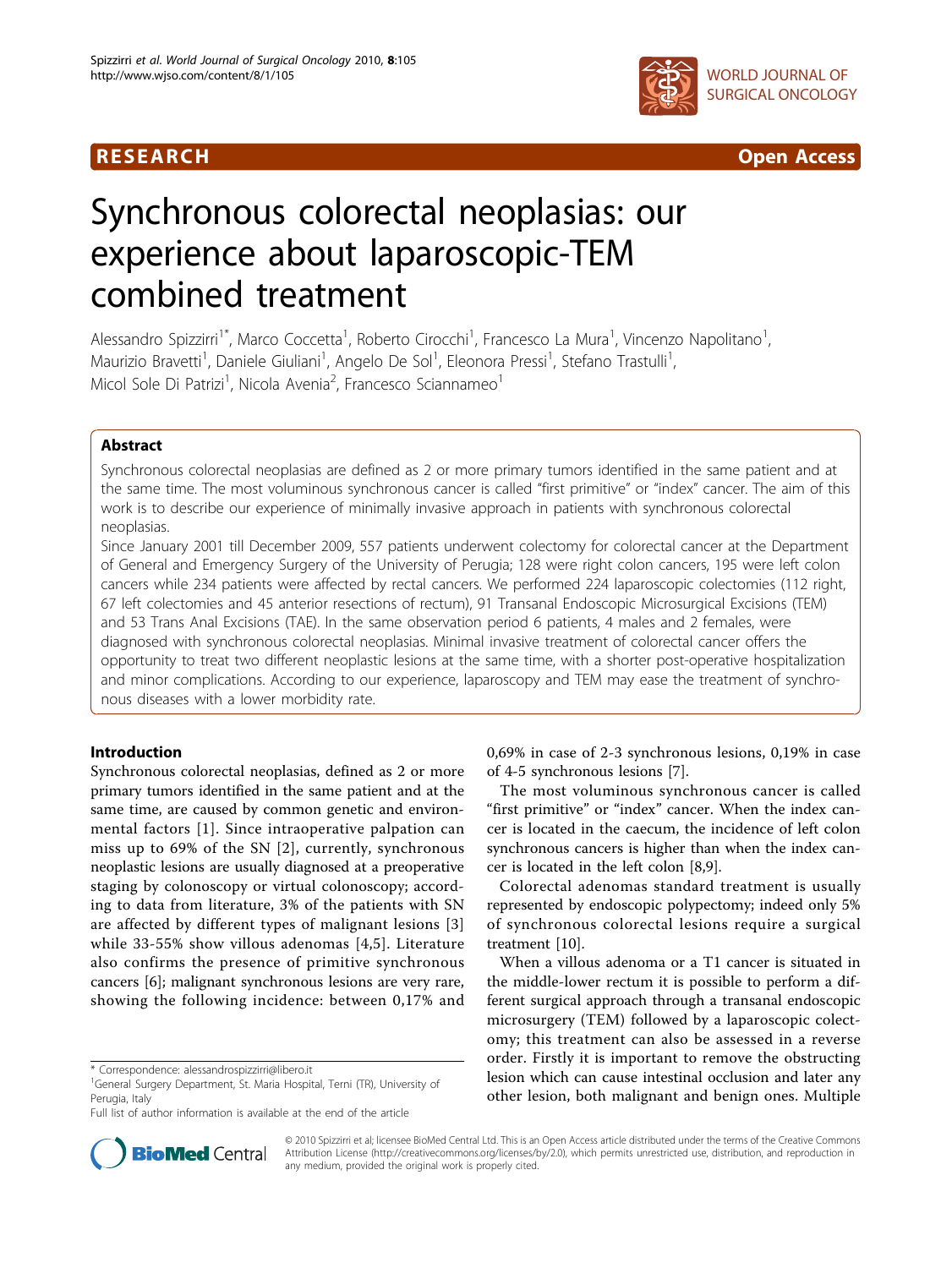cancers patients show a worse prognosis compared to patients affected by single neoplastic lesions (5 yearsurvival rate incidence of 55%) [\[11\]](#page-3-0).

The aim of this work is to describe our experience of minimally invasive approach in patients with synchronous colorectal neoplasias.

# Materials and methods

Since January 2001 till December 2009, 557 patients underwent colectomy for colorectal cancer at the Department of General and Emergency Surgery of the University of Perugia; 128 were right colon cancers, 195 were left colon cancers while 234 patients were affected by rectal cancers. We performed 224 laparoscopic colectomies (112 right, 67 left colectomies and 45 anterior resections of rectum), 91 Transanal Endoscopic Microsurgical Excisions (TEM) and 53 Trans Anal Excisions (TAE).

In the same observation period 6 patients, 4 males and 2 females, were diagnosed with synchronous colorectal neoplasias; 3 of them had no comorbility while the others were affected by hypertension (2 males and 1 female). Median age was 67.

All the patients had rectal tumors associated with a synchronous lesion with different locations and they all underwent a TEM through gas insufflation via a stereoscopic telescope associated with a laparoscopic colectomy for the synchronous colonic lesion:

- 1 patient showed a T1 rectal cancer associated with a voluminous sessile right colon adenoma;

- 3 patients were affected by voluminous rectal adenomas associated with colon cancers (2 right and 1 left colon cancers);

- 2 patients showed a rectal sessile adenoma associated with a voluminous villous right colon adenoma. (Table 1)

All patients underwent an endoscopic examination with biopsy. Virtual colonoscopy was required just in one case. A voluminous rectal sessile adenoma, whose size was larger than 4 cm, could not be removed by endoscopic excision. All patients underwent abdominal and chest CT scan. All the patients' rectal neoplasias were evaluated through transanal endoscopy and all of them were described as submucosal lesions. Three

| <b>PATIENTS</b> | <b>RECTUM</b>  |                  | <b>COLON</b> |             |  |
|-----------------|----------------|------------------|--------------|-------------|--|
|                 | <b>ADENOMA</b> | <b>CARCINOMA</b> | <b>RIGHT</b> | <b>LEFT</b> |  |
|                 |                | Τ1               | Adenoma      |             |  |
|                 | Adenoma        |                  | Carcinoma    |             |  |
|                 | Adenoma        |                  |              | Carcinoma   |  |
|                 | Adenoma        |                  | Adenoma      |             |  |

lesions were located on the posterior rectal wall, 2 on the anterior wall and 1 lesion was located on the left lateral rectal wall.

Surgical approach included a sequential exeresis characterized by the resection of the malignant lesion followed by the voluminous adenoma resection:

- One patient underwent TEM for the rectal lesion, followed by a laparoscopic right hemicolectomy for the voluminous villous adenoma.

- Two patients underwent a laparoscopic right hemicolectomy followed by TEM for a voluminous villous adenoma.

- The patient affected by left colon cancer associated with a voluminous villous rectal adenoma, underwent TEM followed by a laparoscopic left hemicolectomy. We decided to perform the endoscopic approach before the left hemicolectomy because of the large rectal tumor size, in order to ease the circular mechanical stapler transit. In this patient we decided to perform a left colectomy instead of an anterior resection of the rectum because the cancer was proximal and we avoided a larger resection.

- Two patients with rectal and right colon adenomas underwent TEM and a laparoscopic right hemicolectomy.

Each TEM procedure was performed using the fullthickness-excision technique considering the adenoma as a potential malignant lesion.

Median TEM operating time was 70 minutes, while laparoscopic resection required a mean time of 205 min. Intraoperative blood loss was modest for all patients. The most evident loss was approximately 300 cc in one of the patients undergoing a right hemicolectomy. Postoperative haemoglobin values were constant, ranging between 13,7 g/dl and 12,6 g/dl. We didn't register any complication either during the operative or postoperative time, but only one patient showed a modest hematochezia following a TEM procedure, which stopped spontaneously on the  $3<sup>rd</sup>$  postoperative day.

# **Discussion**

The high incidence of colorectal tumors leaded to the need for new surgical approaches. Till the Seventies, a preoperative diagnosis of synchronous colorectal cancers was quite rare (1.6%-4.3%), being mostly assessed by intraoperative bowel manipulation or accidentally [[12-16\]](#page-3-0).

In 1975 Heald e Bussey identified all the synchronous colorectal neoplastic lesions (3.5% out of 4884 cases) treated at St. Mark's Hospital in London from 1928 till 1970, showing that 31% of them had been accidentally discovered during intraoperative bowel manipulation while only 15% had already been diagnosed prior to operation (10% by clinical examination, 3% by barium enema, 2% by sigmoidoscopy) [[12](#page-3-0)]. During the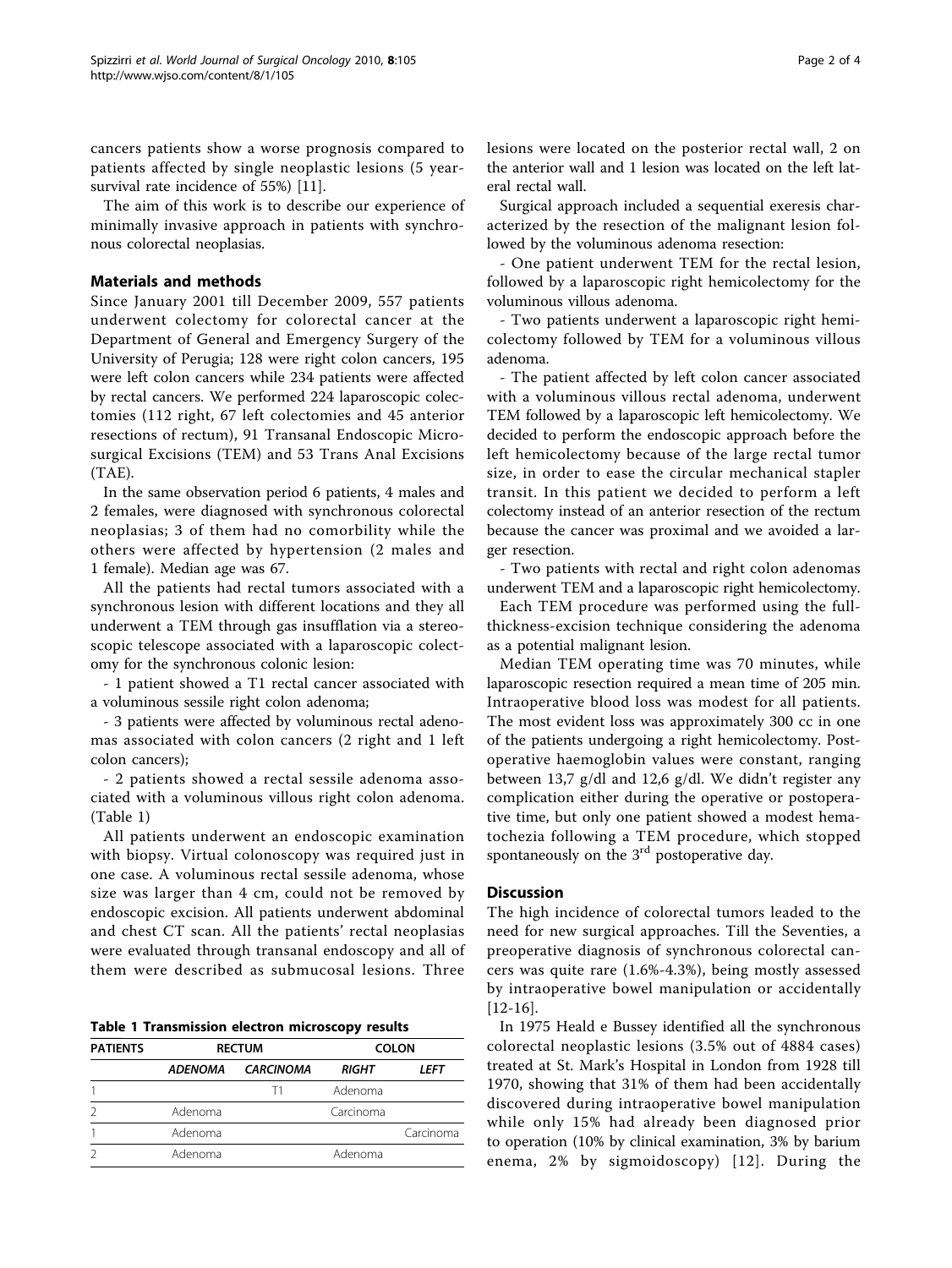Table 2 \* Preoperative examinations of lesions

| Rectal cancer (I)                                       | TEM                 | <b>PATIENTS</b> | Laparoscopy                         |
|---------------------------------------------------------|---------------------|-----------------|-------------------------------------|
|                                                         |                     |                 | Right emicolectomy for adenoma (II) |
|                                                         | Rectal adenoma (II) |                 | Right emicolectomy for cancer (I)   |
| Left emicolectomy for cancer (II)<br>Rectal adenoma (I) |                     |                 |                                     |
| Rectal adenoma (I)                                      |                     |                 | Right emicolectomy for adenoma (II) |

\* - (I) and (II): surgical sequence

Seventies, the higher employment of preoperative examinations leaded to an increase of synchronous lesions diagnoses  $(7.6-8.1\%)$  (Table 2) [\[17-20\]](#page-3-0). This issue was also stated by Fegiz in 1989 (1.6% of cases diagnosed by double contrast barium enema and 4,1% by colonoscopy) [[21\]](#page-3-0). The frequency of synchronous neoplastic lesions is variable, ranging between 2.12% and 4.4% [[22,23\]](#page-3-0).

A complete pre-operative study with colonoscopy or virtual colonoscopy is always necessary to perform a diagnostic evaluation of colon-rectum, allowing to detect the presence of synchronous lesions.

Colonoscopy is the most appropriate mean of investigation for colorectal cancer, but it cannot be performed in case of obstructive neoplastic lesions or in case of megacolon. In both cases either a double contrast barium enema, a virtual colonoscopy or an intraoperative colonoscopy [\[24,25](#page-3-0)] can be performed.

The recent employment of virtual colonoscopy has allowed an accurate study of the colonic segments upstream the stenosis [\[26\]](#page-3-0). Synchronous colon neoplastic lesions treatment is well known. Preoperative evaluation is very important especially when a laparoscopic approach is going to be performed, as the bowel cannot be palpated [\[27](#page-3-0)-[29\]](#page-3-0). The treatment of synchronous colorectal neoplastic lesions can sometimes be complicated; for example, in case of neoplastic lesions in contiguous intestinal segments, such as the right and transverse colon or the left colon and rectum, it is necessary to perform an enlarged right hemicolectomy or an anterior resection of the rectum. In case of neoplastic lesions in distant colic segments, the employment of TEM reduces the probability of an anterior resection of the rectum.

The recent employment of TEM has reduced the need to perform an anterior resection of the rectum when tumors are located in two different and distant colonic segments. In case of right or transverse colon cancers associated with an extraperitoneal rectal cancer, a decrease of both laparoscopic and open total colectomy associated with a right anterior resection of the rectum has been registered [\[30,31\]](#page-3-0).

In case of voluminous rectal adenomas or extra peritoneal T1 rectal cancers, a transanal local exeresis could be performed. In 1983 Buess performed TEM for neoplastic lesions whose diameter was smaller than 25% of the entire bowel circumference and without lymphonodal infiltration [[32-34\]](#page-3-0).

In literature, a sequential employment of TEM and laparoscopic resection of synchronous colorectal malignant lesions is described by Ikeda [[35](#page-3-0)]. This mini-invasive approach allows a significant rectum sparing.

## Results and conclusions

Our experience showed that the combination of TEM and laparoscopic hemicolectomy was characterized by an uncomplicated post-operative time. The current disease free survival is 83% (1/6) as one of the patients with right colon carcinoma was diagnosed with a singular liver metastasis 3 years after the first surgical approach. We also registered no complication compared to the standard transanal resection with a significant reduction of both the hospital stay and the complication rates compared to conventional anterior resection of rectum.

The final histological diagnoses were low grade dysplasia adenomas of the rectum while only one of the rectal lesions was classified as a T1 cancer. The right colon lesions were classified as high grade dysplasia adenomas, one of which had some focus of adenocarcinoma, while the other 2 patients with right colon tumors were classified as B1 and B2 stages according to Dukes' classification. The patient with the left colon tumour was classified as a B1 stage. (Table 3)

All the resection margins were disease free.

Minimal invasive treatment of colorectal cancer offers the opportunity to treat two different neoplastic lesions

| <b>PATIENTS</b> | <b>RECTUM</b>                                    |                  | <b>COLON</b>                                                                    |                |
|-----------------|--------------------------------------------------|------------------|---------------------------------------------------------------------------------|----------------|
|                 | <b>ADENOMA</b>                                   | <b>CARCINOMA</b> | RIGHT                                                                           | <b>LEFT</b>    |
|                 |                                                  |                  | High grade dysplasia                                                            |                |
|                 | 1) Low grade dysplasia<br>2) Low grade dysplasia |                  | 1) B1 (carcinoma)<br>2) B2 (carcinoma)                                          |                |
|                 | Low grade dysplasia                              |                  |                                                                                 | B1 (carcinoma) |
|                 | 1) Low grade dysplasia<br>2) Low grade dysplasia |                  | 1) High grade dysplasia<br>2) High grade dysplasia with focus of adenocarcinoma |                |

# Table 3 Definitive histological diagnoses